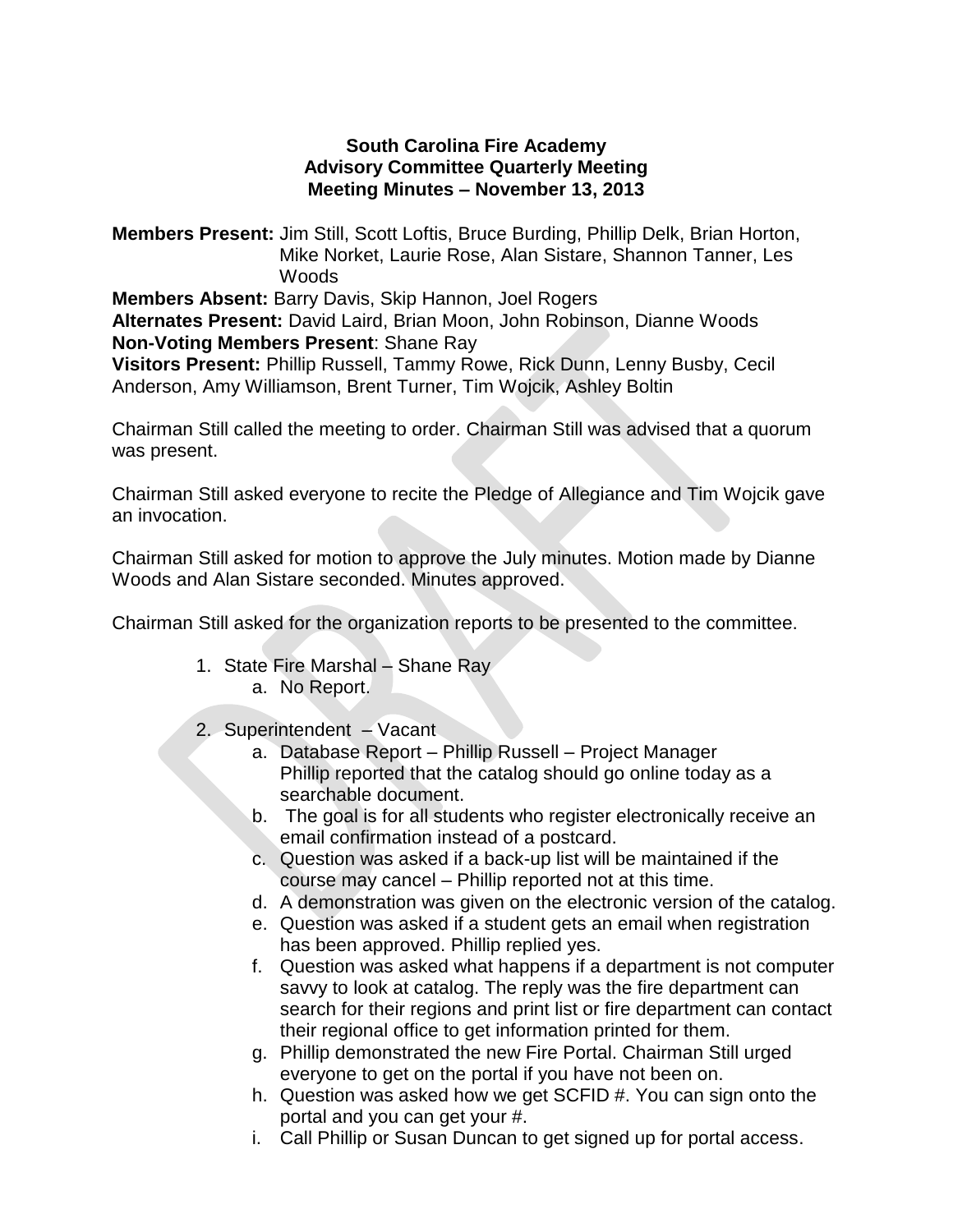Regional Training – Phillip Russell

j. FY13 Regional Report was presented.

Resident Training – Lenny Busby

- k. FY13 Resident Training Report was presented.
- l. Alternative Fuel Vehicle Training will be held on December 18.
- m. Kill the Flashover will be held on February 10 14. There will be 3 classes presented for a total of 60 students to participate.
- n. Southeastern Fire School is March 8 9. New this year will be an Explorer Challenge on Saturday and a Fire Dept Cook Off on Saturday.

Instructional Design - Rick Dunn

- o. Quarterly Report from July October 2013 was presented.
- p. Motion was made by Les Woods to comply with NFPA, 1403, to move the forcible entry elements to 1152. This will increase the hours of the entry course to 105 not including the evaluation phase. Mike Norket seconded and motion was approved.
- q. Motion was made by Phillip Delk for NFPA 1001 (2013) to remove the required 1-minute donning time for PPE. After major discussion, the SME group felt "proper donning" is more important but a minimum time was needed. Using NFPA 1710 and 1720 as a reference, donning PPE and SCBA will be donned in at least 2 minutes without automatic evaluation failure. Bruce Burding seconded and motion was approved.
- r. Brent Turner is chairing a committee to revamp Instructor Policies. Target date to have in place is January.

# **Old Business**

Chairman Still reported that this is the first time training sites can submit for AFG Grants. Lenny Busby reported that the academy has submitted for air packs and Phillip is working on researching trailer needs.

Chairman Still commented on the 6 burn trailers that cost a huge chunk of change. Philip reported the goal is have trailers in the regions and the trailers can be picked up from the regional office. The burn trailers could be utilized more with more equipment.

Chairman Still asked what the plans are to build deliverables for forcible entry, etc. Phillip stated 42 burn buildings around the state. There is a plan for a needs assessment to identify that is needed in the field on onsite.

Tim Wojcik reported that 3 EMR courses were piloted and he is working on assessing the courses. Main concern is being prepared when the programs kicks off. Looks like it will be a huge program.